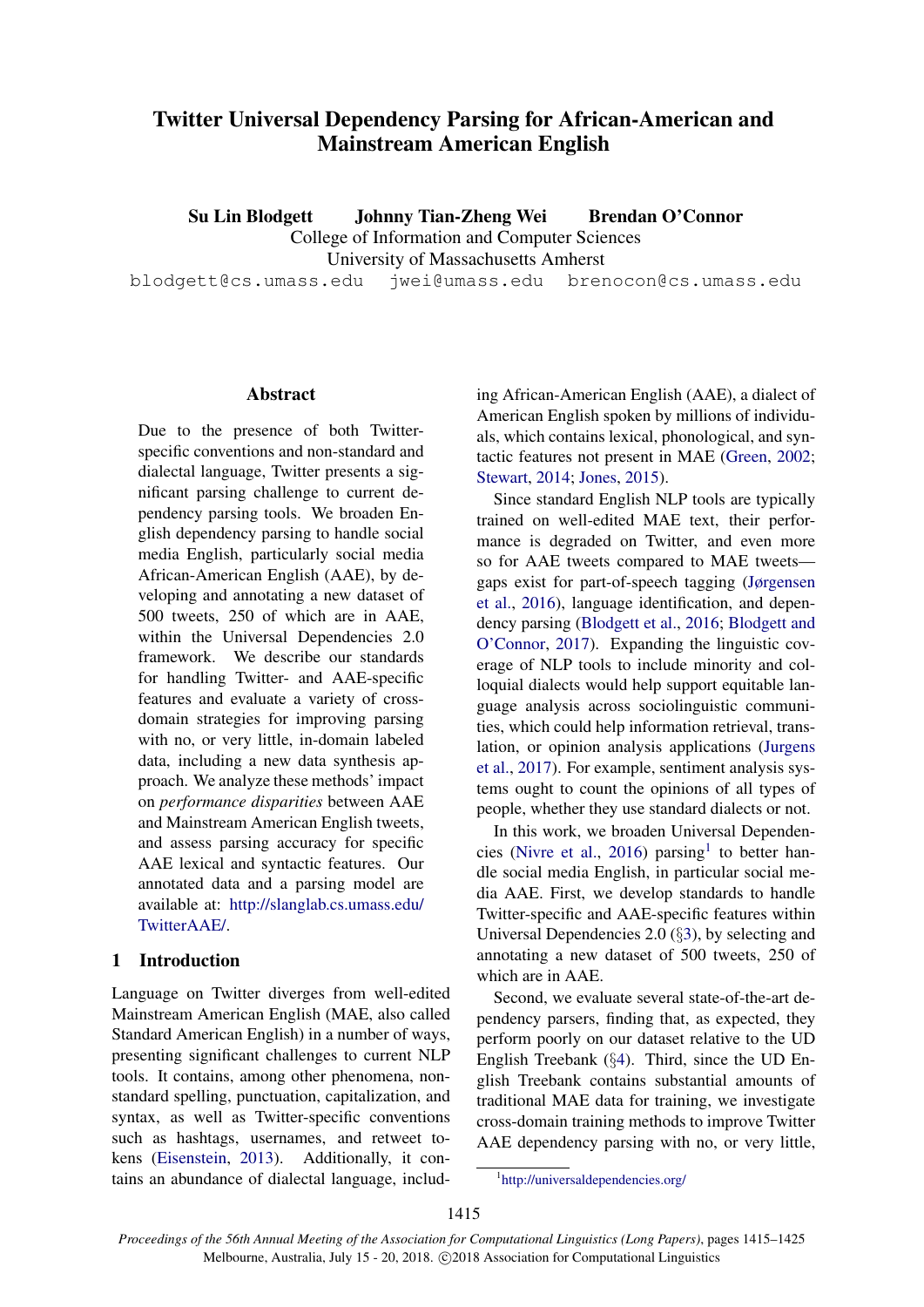in-domain labeled data, by using Twitter-specific taggers, embeddings, and a novel heuristic training data synthesis procedure. This helps close some of the gap between MAE and AAE performance. Finally, we provide an error analysis of the parsers' performance on AAE lexical and syntactic constructions in our dataset  $(\S 5.4)^2$  $(\S 5.4)^2$  $(\S 5.4)^2$  $(\S 5.4)^2$ .

#### 2 Related Work

#### 2.1 Parsing for Twitter

Parsing for noisy social media data presents interesting and significant challenges. [Foster et al.](#page-9-7) [\(2011\)](#page-9-7) develop a dataset of 519 constituencyannotated English tweets, which were converted to Stanford dependencies. Their analysis found a substantial drop in performance of an off-the-shelf dependency parser on the new dataset compared to a WSJ test set. [Sanguinetti et al.](#page-9-8) [\(2017\)](#page-9-8) annotated a dataset of 6,738 Italian tweets according to UD 2.0 and examined the performance of two parsers on the dataset, finding that they lagged considerably relative to performance on the Italian UD Treebank.

[Kong et al.](#page-9-9) [\(2014\)](#page-9-9) develop an English dependency parser designed for Twitter, annotating a dataset of 929 tweets (TWEEBANK V1) according to the unlabeled FUDG dependency formalism [\(Schneider et al.,](#page-9-10) [2013\)](#page-9-10). It has substantially different structure than UD (for example, prepositions head PPs, and auxiliaries govern main verbs).

More recently, [Liu et al.](#page-9-11) [\(2018\)](#page-9-11) developed TWEEBANK V2, fully annotating TWEEBANK V1 according to UD 2.0 and annotating additionally sampled tweets, for a total of 3,550 tweets. They found that creating consistent annotations was challenging, due to frequent ambiguities in interpreting tweets; nevertheless, they were able to train a pipeline for tokenizing, tagging, and parsing the tweets, and develop ensemble and distillation models to improve parsing accuracy. Our work encounters similar challenges; in our approach, we intentionally oversample AAE-heavy messages for annotation, detail specific annotation decisions for AAE-specific phenomena (§[3.2\)](#page-2-0), and analyze parser performance between dialects and for particular constructions  $(\S 5.3 - 5.4)$  $(\S 5.3 - 5.4)$  $(\S 5.3 - 5.4)$ . Future work may be able to combine these annotations for effective multi-dialect Twitter UD parsers, which may allow for the use of pre-existing downstream tools like semantic relation extractors (e.g. [White](#page-10-0) [et al.](#page-10-0) [\(2016\)](#page-10-0)).

One line of work for parsing noisy social media data, including [Khan et al.](#page-9-12) [\(2013\)](#page-9-12) and [Nasr et al.](#page-9-13) [\(2016\)](#page-9-13), examines the effects of the domain mismatches between traditional sources of training data and social media data, finding that matching the data as closely as possible aids performance. Other work focuses on normalization, including [Daiber and van der Goot](#page-8-2) [\(2016\)](#page-8-2) and [van der Goot](#page-9-14) [and van Noord](#page-9-14) [\(2017\)](#page-9-14), which develop a dataset of 500 manually normalized and annotated tweets, and uses normalization within a parser. Separately, [Zhang et al.](#page-10-1) [\(2013\)](#page-10-1) created a domain-adaptable, parser-focused system by directly linking parser performance to normalization performance.

#### 2.2 Parsing for Dialects

For Arabic dialects, [Chiang et al.](#page-8-3) [\(2006\)](#page-8-3) parse Levantine Arabic by projecting parses from Modern Standard Arabic translations, while [Green and](#page-9-15) [Manning](#page-9-15) [\(2010\)](#page-9-15) conduct extensive error analysis of Arabic constituency parsers and the Penn Arabic Treebank. [Scherrer](#page-9-16) [\(2011\)](#page-9-16) parse Swiss German dialects by transforming Standard German phrase structures. We continue in this line of work in our examination of AAE-specific syntactic structures and generation of synthetic data with such structures (§[4.2.1\)](#page-4-0).

Less work has examined parsing dialectal language on social media. Recently, [Wang et al.](#page-10-2) [\(2017\)](#page-10-2) annotate 1,200 Singlish (Singaporean English) sentences from a Singaporean talk forum, selecting sentences containing uniquely Singaporean vocabulary items. Like other work, they observe a drop in performance on dialectal Singlish text, but increase performance through a stacking-based domain adaptation method.

#### <span id="page-1-0"></span>3 Dataset and Annotation

#### <span id="page-1-3"></span>3.1 Dataset

Our dataset contains 500 tweets, with a total of 5,951 non-punctuation edges, sampled from the publicly available TwitterAAE corpus. $3$  Each tweet in that corpus is accompanied by a model's demographically-aligned topic model probabilities jointly inferred from Census demographics and word likelihood by [Blodgett et al.](#page-8-0) [\(2016\)](#page-8-0), including the African-American and White topics.

<span id="page-1-1"></span><sup>&</sup>lt;sup>2</sup>Our annotated dataset and trained dependency parser are available at <http://slanglab.cs.umass.edu/TwitterAAE/> and annotations are available in the public Universal Dependencies repository.

<span id="page-1-2"></span><sup>3</sup> <http://slanglab.cs.umass.edu/TwitterAAE/>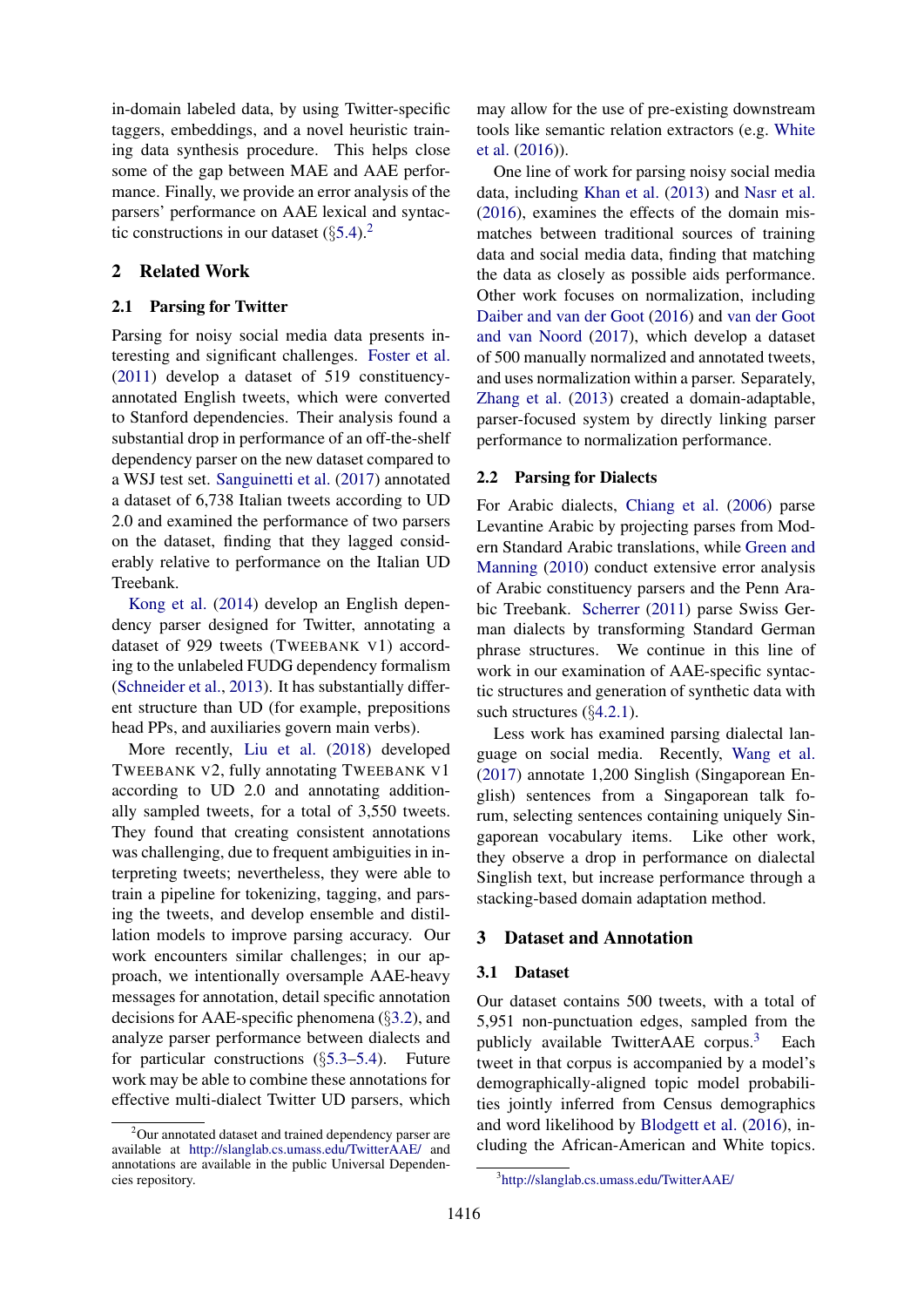We create a balanced sample to get a range of dialectal language, sampling 250 tweets from those where the African-American topic has at least 80% probability, and 250 from those where the White topic has at least 80% probability. We refer to these two subcorpora as AA and WH; [Blodgett](#page-8-0) [et al.](#page-8-0) [\(2016\)](#page-8-0) showed the former exhibits linguistic features typical of AAE.

The 250 AA tweets include many alternate spellings of common words that correspond to well-known phonological phenomena—including *da, tha* (the), *dat, dhat* (that), *dis, dhis* (this), *ion, iont* (I don't), *ova* (over), *yo* (your), *dere, der* (there), *den, dhen* (then), *ova* (over), and *nall, null* (no, nah)—where each of the mentioned italicized AAE terms appears in the AAE data, but never in the MAE data. We examine these lexical variants more closely in §[5.4.](#page-6-0) Across the AA tweets, 18.0% of tokens were not in a standard English dictionary, while the WH tweets' OOV rate was 10.7%.<sup>[4](#page-2-1)</sup> We further observe a variety of AAE syntactic phenomena in our AA tweets, several of which are described in §[3.2](#page-2-0) and §[5.4.](#page-6-0)

## <span id="page-2-0"></span>3.2 Annotation

To effectively measure parsing quality and develop better future models, we first focus on developing high-quality annotations for our dataset, for which we faced a variety of challenges. We detail our annotation principles using Universal Dependency 2.0 relations [\(Nivre et al.,](#page-9-6) [2016\)](#page-9-6).

All tweets were initially annotated by two annotators, and disagreements resolved by one of the annotators. Annotation decisions for several dozen tweets were discussed in a group of three annotators early in the annotation process.

Our annotation principles are in alignment with those proposed by [Liu et al.](#page-9-11) [\(2018\)](#page-9-11), with the exception of contraction handling, which we discuss briefly in §[3.2.2.](#page-2-2)

#### 3.2.1 Null Copulas

The AAE dialect is prominently characterized by the drop of copulas, which can occur when the copula is present tense, not first person, not accented, not negative, and expressing neither the habitual nor the remote present perfect tenses [\(Green,](#page-9-1) [2002\)](#page-9-1). We frequently observed null copulas, as in:



The first dropped *are* is a null copula; UD2.0 would analyze the MAE version as *you* ← *me cop are*, which we naturally extend to analyze the null copula by simply omitting *cop* (which is now over a null element, so cannot exist in a dependency graph). The second *are* is a null auxiliary  $(in MAE, you \xleftarrow{nsubj} supposed \xrightarrow{aux} are)$ , a tightly related phenomenon (for example, [Green et al.](#page-9-17) [\(2007\)](#page-9-17) studies both null copulas and null auxiliary *be* in infant AAE), which we analyze similarly by simply omitting the *aux* edge.

#### <span id="page-2-2"></span>3.2.2 AAE Verbal Auxiliaries

We observed AAE verbal auxiliaries, e.g.,



including habitual *be* ("Continually, over and over, fees are looking at me..."), future *gone* ("we are going to get..."), and completive *done* ("I did let time pass by," emphasizing the speaker completed a time-wasting action).

We attach the auxiliary to the main verb with the *aux* relation, as UD2.0 analyzes other English auxiliaries (e.g. *would* or *will*).

### 3.2.3 Verbs: Auxiliaries vs. Main Verbs

We observed many instances of quasi-auxiliary, " to" shortened verbs such as *wanna, gotta, finna, bouta, tryna, gonna*, which can be glossed as *want to*, *got to*, *fixing to*, *about to*, etc. They control modality, mood and tense—for example, *finna* and *bouta* denote an immediate future tense; [Green](#page-9-1) [\(2002,](#page-9-1) ch. 2) describes *finna* as a preverbal marker. From UD's perspective, it is difficult to decide if they should be subordinate auxiliaries or main verbs. In accordance with the UD Treebank's handling of MAE *want to X* and *going to X* as main verbs (*want*  $\xrightarrow{xcomp} X$ ), we analyzed them similarly, e.g.

$$
\xrightarrow{\text{\sf xcomp}}
$$

*Lol he bouta piss me off* "He is about to piss me off"

<span id="page-2-1"></span><sup>&</sup>lt;sup>4</sup>The dictionary of 123,377 words with American spellings was generated using [http://wordlist.aspell.net/.](http://wordlist.aspell.net/)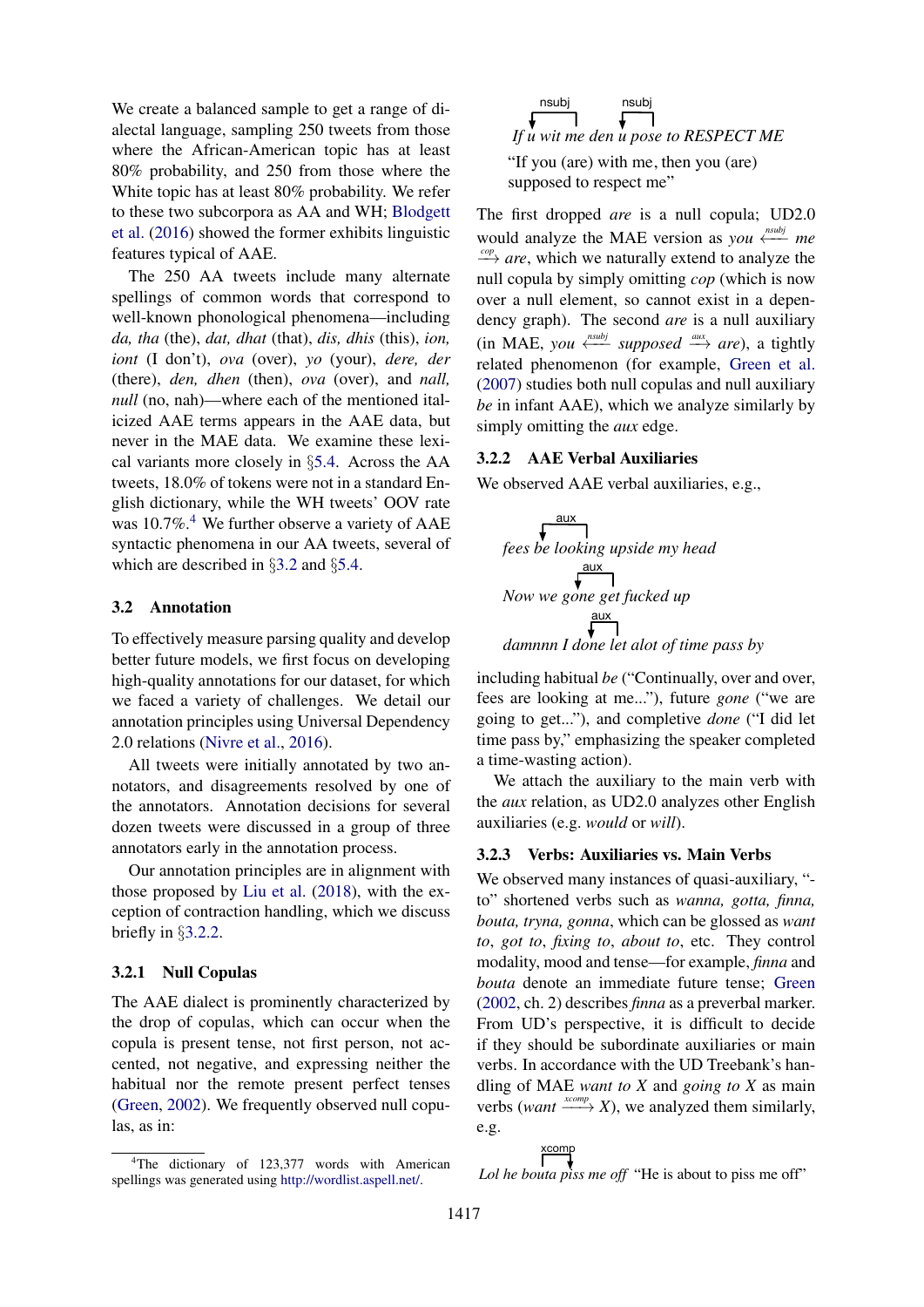This is an instance of a general principle that, if there is a shortening of an MAE multiword phrase into a single word, the annotations on that word should mirror the edges in and out of the original phrase's subgraph (as in [Schneider et al.](#page-9-10) [\(2013\)](#page-9-10)'s fudge expressions).

However, in contrast to the UD Treebank, we did not attempt to split up these words into their component words (e.g. *wanna*  $\rightarrow$  *want to*), since to do this well, it would require a more involved segmentation model over the dozens or even hundreds of alternate spellings each of the above can take;<sup>[5](#page-3-1)</sup> we instead rely on [Owoputi et al.](#page-9-18)  $(2013)$ ; [O'Connor et al.](#page-9-19) [\(2010\)](#page-9-19)'s rule-based tokenizer that never attempts to segment within such shortenings. This annotation principle is in contrast to that of [Liu et al.](#page-9-11) [\(2018\)](#page-9-11), which follows UD tokenization for contractions.

## 3.2.4 Non-AAE Twitter issues

We also encountered many issues general to Twitter but not AAE; these are still important to deal with since AAE tweets include more non-standard linguistic phenomena overall. When possible, we adapted [Kong et al.](#page-9-9) [\(2014\)](#page-9-9)'s annotation conventions into the Universal Dependencies context, which are the only published conventions we know of for Twitter dependencies (for the FUDG dependency formalism). Issues include:

- @-mentions, which require different treatment when they are terms of address, versus nominal elements within a sentence.
- Hashtags, which in their tag-like usage are utterances by themselves (*#tweetliketheoppositegender Oh damn .*). or sometimes can be words with standard syntactic relations within the sentence (*#She's A Savage*, having #She's <sup>knsubj</sup> Savage). Both hashtag and @mention ambiguities are handled by [Owoputi](#page-9-18) [et al.](#page-9-18) [\(2013\)](#page-9-18)'s POS tagger.
- Multiple utterances, since we do not attempt sentence segmentation, and in many cases sentential utterances are not separated by explicit punctuation. FUDG allows for multiple roots for a text, but UD does not; instead we follow UD's convention of the *parataxis* relation for what they describe as "side-by-side run-on sentences."
- Emoticons and emoji, which we attach as *discourse* relations to the utterance root, following UD's treatment of interjections.
- Collapsed phrases, like *omw* for "on my way." When possible, we used the principle of annotating according to the root of the subtree of the original phrase. For example, UD 2.0 prescribes *way*  $\frac{xcomp}{\longrightarrow} get$  for the sentence *On my way to get...*; therefore we use *omw xcomp* −−→ *get* for *omw to get*.
- Separated words, like *uh round* for "around," which we analyze as multiword phrases (*flat* or *compound*).

We discuss details for these and other cases in the online appendix.

#### <span id="page-3-0"></span>4 Experiments

#### 4.1 Models

Our experiments use the following two parsers.

UDPipe [\(Straka et al.,](#page-9-20) [2016\)](#page-9-20) is a neural pipeline containing a tokenizer, morphological analyzer, tagger, and transition-based parser intended to be easily retrainable. The parser attains 80.2% LAS (labeled attachment score) on the UD English treebank with automatically generated POS tags, and was a baseline system used in the CoNLL 2017 Shared Task [\(Zeman et al.,](#page-10-3) [2017\)](#page-10-3).<sup>[6](#page-3-2)</sup>

Deep Biaffine [\(Dozat et al.,](#page-9-21) [2017;](#page-9-21) [Dozat and](#page-8-4) [Manning,](#page-8-4) [2016\)](#page-8-4) is a graph-based parser incorporating neural attention and biaffine classifiers for arcs and labels. We used the version of the parser in the Stanford CoNLL 2017 Shared Task submission, which attained 82.2% LAS on the UD English treebank with automatically generated tags, and achieved the best performance in the task. The model requires pre-trained word embeddings.<sup>[7](#page-3-3)</sup>

#### 4.2 Experimental Setup

We considered a series of experiments within both a cross-domain scenario (§[4.2.1\)](#page-4-0), where we trained only on UD Treebank data, and an indomain scenario (§[4.2.2\)](#page-5-0) using small amounts of our labeled data. We use the parsing systems' default hyperparameters (e.g. minibatch size and learning rate) and the default training/development split of the treebank (both systems perform early stopping based on development set performance).

<span id="page-3-1"></span><sup>&</sup>lt;sup>5</sup>For example, [Owoputi et al.](#page-9-18) [\(2013\)](#page-9-18)'s Twitter word cluster 0011000 has 36 forms of *gonna* alone: [http://www.cs.](http://www.cs.cmu.edu/~ark/TweetNLP/cluster_viewer.html) cmu.edu/∼[ark/TweetNLP/cluster](http://www.cs.cmu.edu/~ark/TweetNLP/cluster_viewer.html) viewer.html

<span id="page-3-2"></span><sup>6</sup> <https://github.com/ufal/udpipe>

<span id="page-3-3"></span><sup>7</sup> <https://github.com/tdozat/UnstableParser/>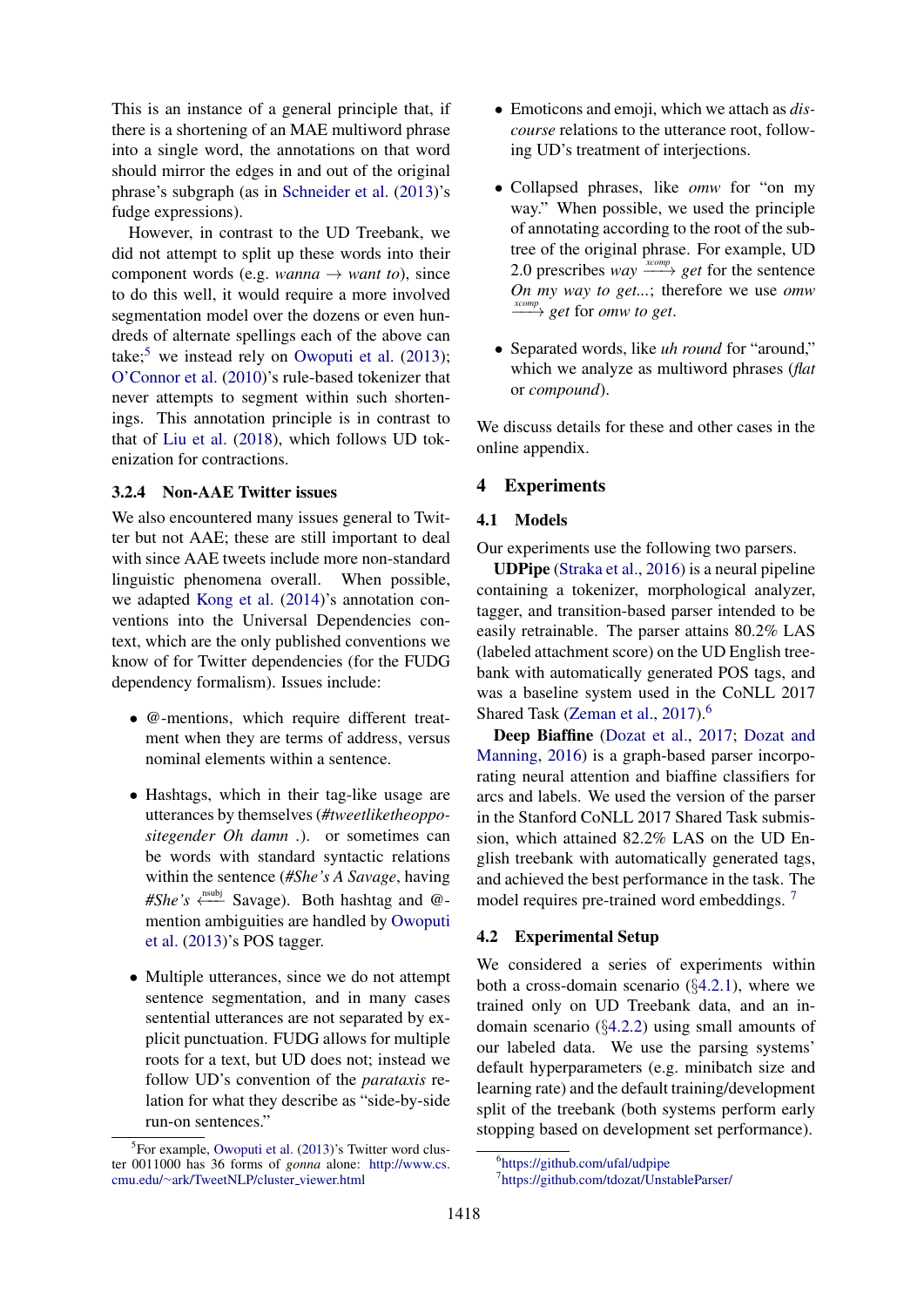#### <span id="page-4-0"></span>4.2.1 Cross-Domain Settings

Morpho-Tagger vs. ARK POS tags: The UD Treebank contains extensive fine-grained POS and morphological information, on which UDPipe's morphological analyzer and tagging system is originally trained. This rich information should be useful for parsing, but the analyzers may be highly error-prone on out-of-domain, dialectal Twitter data, and contribute to poor parsing performance. We hypothesize that higher quality, even if coarser, POS information should improve parsing.

To test this, we retrain UDPipe in two different settings. We first retrain the parser component with fine-grained PTB-style POS tags and morphological information provided by the tagger component;[8](#page-4-1) we call this the *Morpho-Tagger* setting. Second, we retrain the parser with morphological information stripped and its tags predicted from the ARK Twitter POS tagger [\(Owoputi et al.,](#page-9-18) [2013\)](#page-9-18), which is both tailored for Twitter and displays a smaller AAE vs MAE performance gap than traditional taggers [\(Jørgensen et al.,](#page-9-4) [2016\)](#page-9-4); we call this the *ARK Tagger* setting.<sup>[9](#page-4-2)</sup> The ARK Tagger's linguistic representation is impoverished compared to Morpho-Tagger: its coarse-grained POS tag system does not include tense or number information, for example. $10$ 

Synthetic Data: Given our knowledge of Twitter- and AAE-specific phenomena that do not occur in the UD Treebank, we implemented a rulebased method to help teach the machine-learned parser these phenomena; we generated synthetic data for three Internet-specific conventions and one set of AAE syntactic features. (This is inspired by [Scherrer](#page-9-16) [\(2011\)](#page-9-16)'s rule transforms between Standard and Swiss German.) We performed each of the following transformations separately on a copy of the UD Treebank data and concatenated the transformed files together for the final training and development files, so that each final file contained several transformed copies of the original UD Treebank data.

1. *@-mentions, emojis, emoticons, expressions, and hashtags:* For each sentence in the UD Treebank we inserted at least one @-mention, emoji, emoticon, expression (Internet-specific words and

abbreviations such as *lol*, *kmsl*, and *xoxo*), or hashtag, annotated with the correct relation, at the beginning of the sentence. An item of the same type was repeated with 50% probability, and a second item was inserted with 50% probability. @ mentions were inserted using the *ATMENTION* token and emojis using the *EMOJI* token. Emoticons were inserted from a list of 20 common emoticons, expressions were inserted from a list of 16 common expressions, and hashtags were sampled for insertion according to their frequency in a list of all hashtags observed in the TwitterAAE corpus.

2. *Syntactically participating @-mentions:* To replicate occurrences of syntactically participating @-mentions, for each sentence in the UD Treebank with at least one token annotated with an *nsubj* or *obj* relation and an *NNP* POS tag, we replaced one at random with the *ATMENTION* token.

3. *Multiple utterances:* To replicate occurrences of multiple utterances, we randomly collapsed pairs of two short sentences  $\left($  < 15 tokens) together, attaching the root of the second to the root of the first with the *parataxis* relation.

4. *AAE preverbal markers and auxiliaries:* We introduced instances of verbal constructions present in AAE that are infrequent or non-existent in the UD Treebank data. First, constructions such as *going to*, *about to*, and *want to* are frequently collapsed to *gonna*, *bouta*, and *wanna*, respectively (see §[3.2.2\)](#page-2-2); for each sentence with at least one of these constructions, we randomly chose one to collapse. Second, we randomly replaced instances of *going to* with *finna*, a preverbal marker occurring in AAE and in the American South [\(Green,](#page-9-1) [2002\)](#page-9-1). Third, we introduced the auxiliaries *gone* and *done*, which denote future tense and past tense, respectively; for the former, for each sentence containing at least one auxiliary *will*, we replace it with *gone*, and for the latter, for each sentence containing at least one nonauxiliary, non-passive, past-tense verb, we choose one and insert *done* before it. Finally, for each sentence containing at least one copula, we delete one at random.

Word Embeddings: Finally, since a tremendous variety of Twitter lexical items are not present in the UD Treebank, we use 200 dimensional word embeddings that we trained with  $word2vec^{11}$  $word2vec^{11}$  $word2vec^{11}$  [\(Mikolov et al.,](#page-9-22) [2013\)](#page-9-22) on the

<span id="page-4-1"></span><sup>&</sup>lt;sup>8</sup>We also retrained this component, to maintain consistency of training and development split. We also remove the universal (coarse) POS tags it produces, replacing them with the same PTB tags.

<span id="page-4-2"></span><sup>&</sup>lt;sup>9</sup>We strip lemmas from training and development files for both settings.

<span id="page-4-3"></span><sup>&</sup>lt;sup>10</sup>[Derczynski et al.](#page-8-5) [\(2013\)](#page-8-5)'s English Twitter tagger, which outputs PTB-style tags, may be of interest for future work.

<span id="page-4-4"></span><sup>11</sup><https://github.com/dav/word2vec>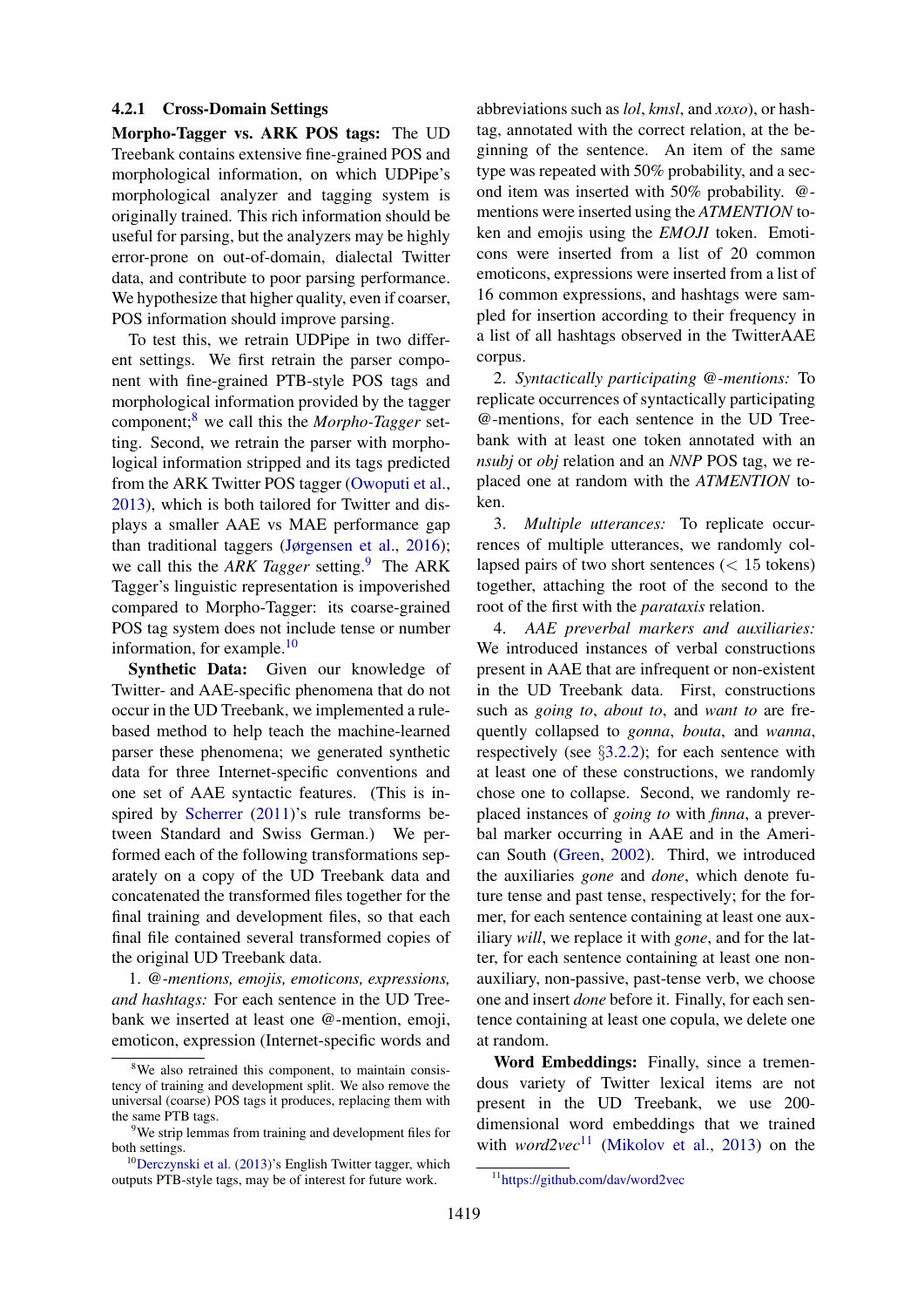TwitterAAE corpus, which contains 60.8 million tweets. Before training, we processed the corpus by replacing @-mentions with ATMENTION, replacing emojis with EMOJI, and replacing sequences of more than two repeated letters with two repeated letters (e.g. *partyyyyy*  $\rightarrow$  *partyy*). This resulted in embeddings for 487,450 words.

We retrain and compare UDPipe on each of the *Morpho-Tagger* and *ARK Tagger* settings with synthetic data and pre-trained embeddings, and without. We additionally retrain Deep Biaffine with and without synthetic data and embeddings. $12$ 

#### <span id="page-5-0"></span>4.2.2 In-domain Training

We additionally investigate the effects of small amounts of in-domain training data from our dataset. We perform 2-fold cross-validation, randomly partitioning our dataset into two sets of 250 tweets. We compare two different settings (all using the UDPipe *ARK Tagger* setting):

Twitter-only: To explore the effect of training with Twitter data alone, for each set of 250 we trained on that set alone, along with our Twitter embeddings, and tested on the remaining 250.

UDT+Twitter: To explore the additional signal provided by the UD Treebank, for each set of 250 we trained on the UD Treebank concatenated with that set (with the tweets upweighted to approximately match the size of the UD Treebank, in order to use similar hyperparameters) and tested on the remaining 250.

#### 5 Results and Analysis

In our evaluation, we ignored punctuation tokens (labeled with *punct*) in our LAS calculation.

#### 5.1 Effects of Cross-Domain Settings

*Morpho-Tagger* vs. ARK Tagger: As hypothesized, UDPipe's *ARK Tagger* setting outperformed the *Morpho-Tagger* across all settings, ranging from a 2.8% LAS improvement when trained only on the UD Treebank with no pre-trained word embeddings, to 4.7% and 5.4% improvements when trained with Twitter embeddings and both Twitter embeddings and synthetic data, respectively. The latter improvements suggest that the *ARK Tagger* setup is able to take better advantage of Twitterspecific lexical information from the embeddings

| Model                                  |      |  |  |  |  |
|----------------------------------------|------|--|--|--|--|
| (1) UDPipe, Morpho-Tagger, UDT         |      |  |  |  |  |
| + Twitter embeddings<br>(2)            |      |  |  |  |  |
| + synthetic, Twitter embeddings<br>(3) | 58.9 |  |  |  |  |
| (4) UDPipe, ARK Tagger, UDT            |      |  |  |  |  |
| + Twitter embeddings<br>(5)            | 58.6 |  |  |  |  |
| + synthetic, Twitter embeddings<br>(6) | 64.3 |  |  |  |  |
| Deep Biaffine, UDT                     |      |  |  |  |  |
| + CoNLL MAE embeddings<br>(7)          | 62.3 |  |  |  |  |
| (8)<br>+ Twitter embeddings            | 63.7 |  |  |  |  |
| + synthetic, Twitter embeddings<br>(9) | 65.0 |  |  |  |  |

<span id="page-5-2"></span>Table 1: Results from cross-domain training settings (see §[4.2.1\)](#page-4-0).

| Model                           |      |  |  |  |
|---------------------------------|------|--|--|--|
| (10) UDPipe, Twitter embeddings |      |  |  |  |
| (11)<br>$+$ UDT                 | 70.3 |  |  |  |

Table 2: Results from in-domain training settings (with the *ARK Tagger* setting, see §[4.2.2\)](#page-5-0).

and syntactic patterns from the synthetic data. Table [1](#page-5-2) shows the LAS for our various settings.

After observing the better performance of the *ARK Tagger* setting, we opted not to retrain the Deep Biaffine parser in any *Morpho-Tagger* settings due to the model's significantly longer training time; all our Deep Biaffine results are reported for models trained with an *ARK Tagger* setting.

Synthetic data and embeddings: We observed that synthetic data and Twitter-trained embeddings were independently helpful; embeddings provided a 1.4–5.3% boost across the UDPipe and Deep Biaffine models, while synthetic data provided a 1.3– 5.7% additional boost (Table [1\)](#page-5-2).

UDPipe vs. Deep Biaffine: While the baseline models for UDPipe and Deep Biaffine are not directly comparable (since the latter required pretrained embeddings), in the Twitter embeddings setting Deep Biaffine outperformed UDPipe by 5.1%. However, given access to both synthetic data and Twitter embeddings, UDPipe's performance approached that of Deep Biaffine.

#### 5.2 Effects of In-Domain Training

Perhaps surprisingly, training with even limited amounts of in-domain training data aided in parsing performance; training with just in-domain data produced an LAS comparable to that of the baseline Deep Biaffine model, and adding UD Treebank data further increased LAS by 8.1%, indicat-

<span id="page-5-1"></span><sup>&</sup>lt;sup>12</sup>As the existing implementation of Deep Biaffine requires pre-trained word embeddings, for the Deep Biaffine baseline experiments we use the CoNLL 2017 Shared Task 100 dimensional embeddings that were pretrained on the English UD Treebank.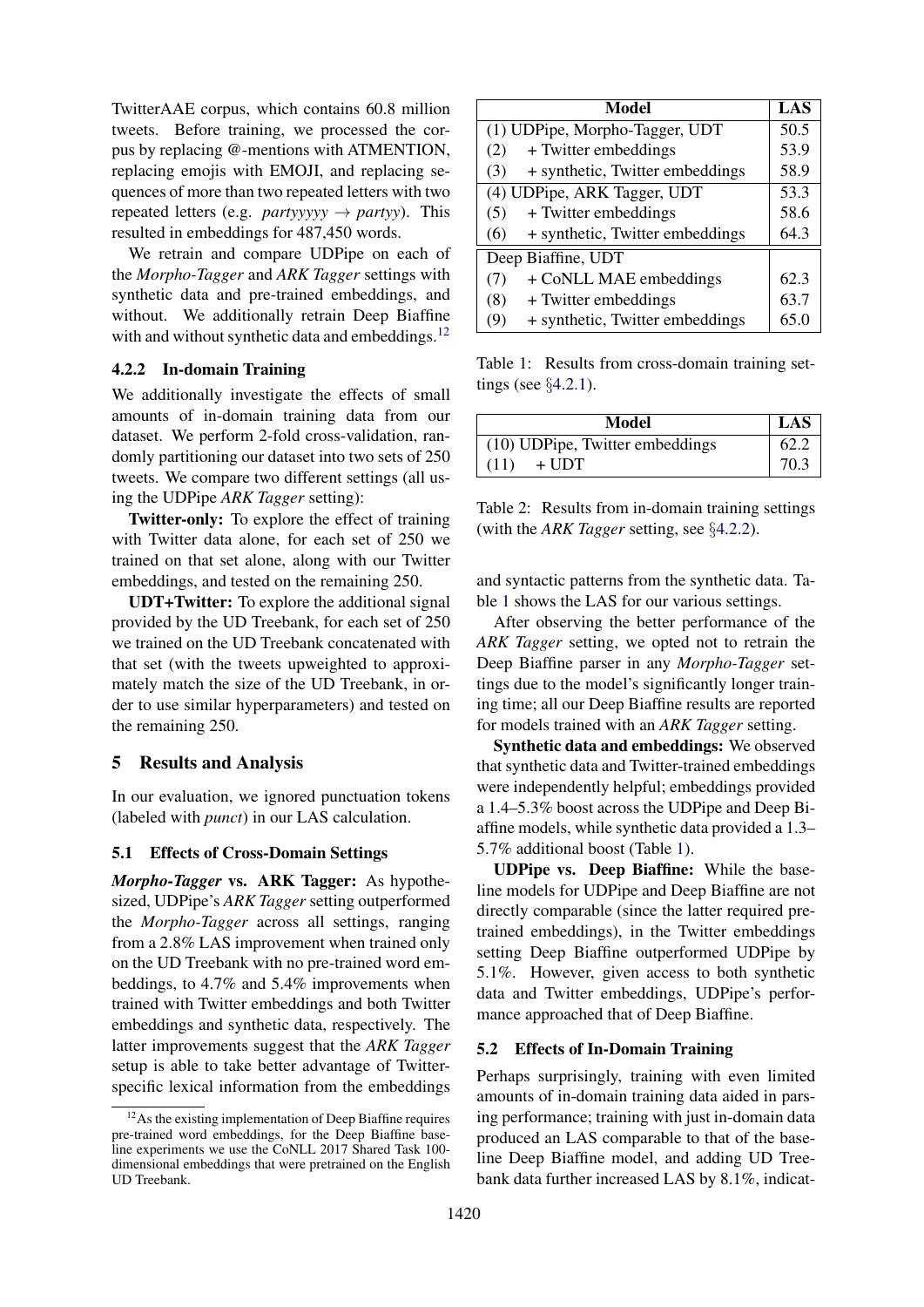| Model                                  | <b>AA LAS</b> | <b>WH LAS</b> | Gap  |
|----------------------------------------|---------------|---------------|------|
| (1) UDPipe, Morpho-Tagger              | 43.0          | 57.0          | 14.0 |
| + Twitter embeddings<br>(2)            | 45.5          | 61.2          | 15.7 |
| + synthetic, Twitter embeddings<br>(3) | 50.7          | 66.2          | 15.5 |
| (4) UDPipe, ARK Tagger                 | 50.2          | 56.1          | 5.9  |
| + Twitter embeddings<br>(5)            | 54.1          | 62.5          | 8.4  |
| + synthetic, Twitter embeddings<br>(6) | 59.9          | 68.1          | 8.2  |
| Deep Biaffine, ARK Tagger              |               |               |      |
| + CoNLL MAE embeddings<br>(7)          | 56.1          | 67.7          | 11.6 |
| + Twitter embeddings<br>(8)            | 58.7          | 66.7          | 8.0  |
| + synthetic, Twitter embeddings<br>(9) | 59.9          | 70.8          | 10.9 |

<span id="page-6-2"></span>Table 3: AA and WH tweets' labeled attachment scores for UD Treebank-trained models (see §[5.3](#page-6-1) for discussion); *Gap* is the WH − AA difference in LAS.

ing that they independently provide critical signal.

#### <span id="page-6-1"></span>5.3 AAE/MAE Performance Disparity

For each model in each of the cross-domain settings, we calculated the LAS on the 250 tweets drawn from highly African-American tweets and the 250 from highly White tweets (see §[3](#page-1-0) for details); we will refer to these as the AA and WH tweets, respectively. We observed clear disparities in performance between the two sets of tweets, ranging from 5.9% to 15.7% (Table [3\)](#page-6-2). Additionally, across settings, we observed several patterns.

First, the UDPipe *ARK Tagger* settings produced significantly smaller gaps (5.9–8.4%) than the corresponding *Morpho-Tagger* settings (14.0– 15.7%). Indeed, most of the performance improvement of the *ARK Tagger* setting comes from the AA tweets; the LAS on the AA tweets jumps 7.2–9.2% from each *Morpho-Tagger* setting to the corresponding *ARK Tagger* setting, compared to differences of −0.9–1.9% for the WH tweets.

Second, the Deep Biaffine *ARK Tagger* settings produced larger gaps (8.0–11.6%) than the UD-Pipe *ARK Tagger* settings, with the exception of the embeddings-only setting.

Finally, we observed the surprising result that adding Twitter-trained embeddings and synthetic data, which contains both Twitter-specific and AAE-specific features, increases the performance gap across both UDPipe settings. We hypothesize that while UDPipe is able to effectively make use of both Twitter-specific lexical items and annotation conventions within MAE-like syntactic structures, it continues to be stymied by AAE-like syntactic structures, and is therefore unable to make use of the additional information.

We further calculated recall for each relation

type across the AA tweets and WH tweets, and the resulting performance gap, under the UDPipe *Morpho-Tagger* and *ARK Tagger* models trained with synthetic data and embeddings. Table [4](#page-7-0) shows these calculations for the 15 relation types for which the performance gap was highest and which had at least 15 instances in each of the AA and WH tweet sets, along with the corresponding calculation under the *ARK Tagger* model. The amount by which the performance gap is reduced from the first setting to the second setting is also reported. Of the 15 relations shown, the gap was reduced for 14, and 7 saw a reduction of at least 10%.

## <span id="page-6-0"></span>5.4 Lexical and Syntactic Analysis of AAE

In this section, we discuss AAE lexical and syntactic variations observed in our dataset, with the aim of providing insight into decreased AA parsing accuracy, and the impact of various parser settings on their parsing accuracy.

AAE contains a variety of phonological features which present themselves on Twitter through a number of lexical variations [\(Green,](#page-9-1) [2002;](#page-9-1) [Jones,](#page-9-3) [2015\)](#page-9-3), many of which are listed in §[3.1,](#page-1-3) instances of which occur a total of 80 times in the AA tweets; notably, none occur in the WH tweets.

We investigated the accuracy of various crossdomain parser settings on these lexical variants; for each of the baseline *Morpho-Tagger*, baseline *ARK Tagger*, *ARK Tagger* with embeddings, and *ARK Tagger* with synthetic data and embeddings models, we counted the number of instances of lexical variants from §[3.1](#page-1-3) for which the model gave the correct head with the correct label.

While the lexical variants challenged all four models, switching from the *Morpho-Tagger* set-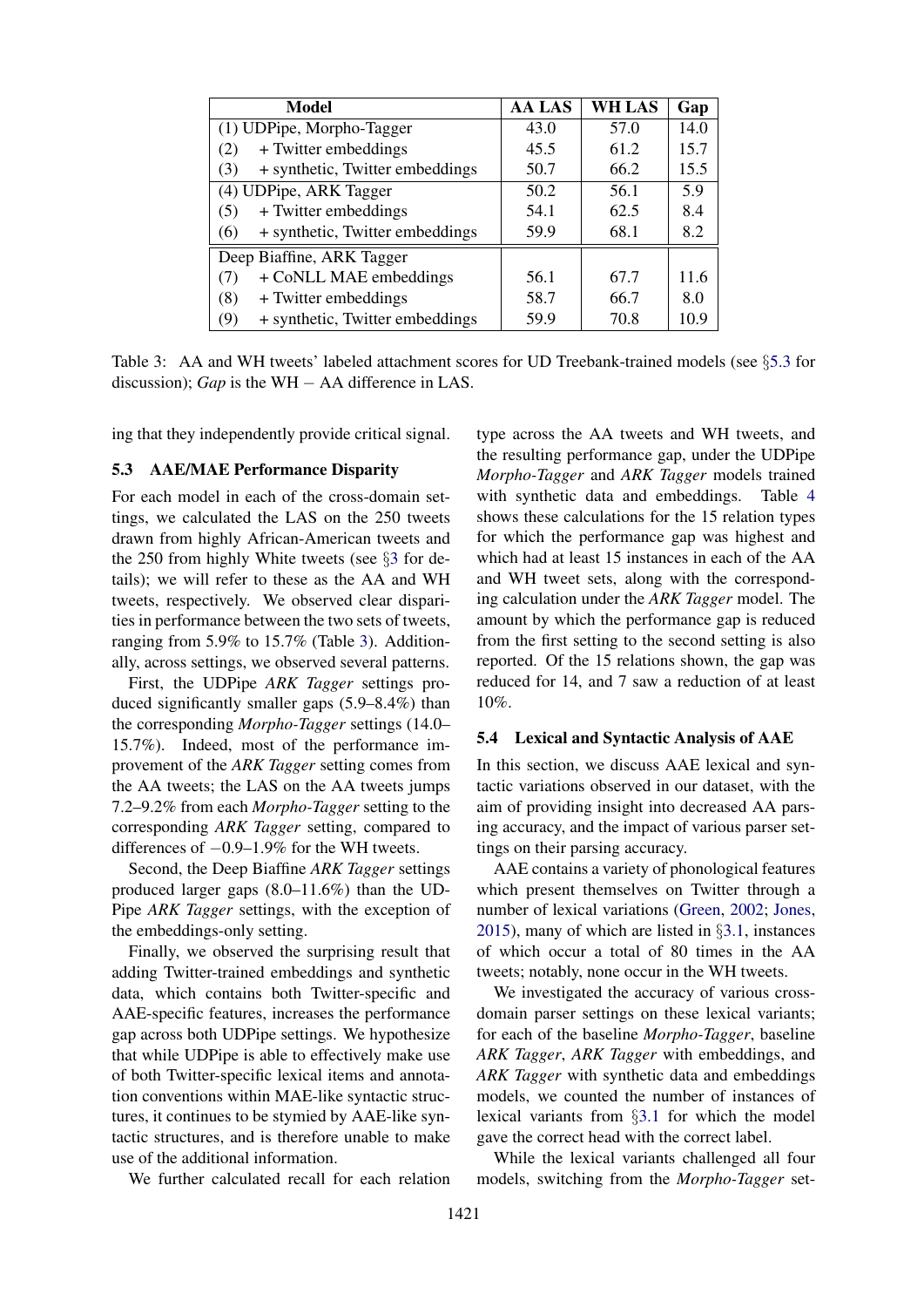|                 | Morpho-Tagger |           |                   |        |           |                |                   |
|-----------------|---------------|-----------|-------------------|--------|-----------|----------------|-------------------|
| <b>Relation</b> | AA            | <b>WH</b> | $Gap(WH - AA)$    | AA     | <b>WH</b> | $Gap(WH - AA)$ | <b>Reduction</b>  |
|                 | Recall        | Recall    |                   | Recall | Recall    |                |                   |
| compound        | 36.4          | 71.2      | 34.8              | 42.4   | 72.9      | 30.5           | 4.4               |
| obl:tmod        | 25.0          | 51.7      | 26.7              | 43.8   | 55.2      | 11.4           | 15.3              |
| nmod            | 28.6          | 54.4      | 25.8              | 45.7   | 51.5      | 5.8            | 20.1              |
| cop             | 56.5          | 82.1      | 25.6              | 65.2   | 79.1      | 13.9           | 11.7              |
| obl             | 41.4          | 65.4      | 24.0              | 56.8   | 62.5      | 5.7            | 18.3              |
| cc              | 56.9          | 79.0      | 22.1              | 78.5   | 82.7      | 4.3            | 17.8              |
| ccomp           | 33.3          | 54.2      | 20.8              | 40.5   | 54.2      | 13.7           | 7.1               |
| obj             | 61.3          | 81.5      | $\overline{20.2}$ | 72.8   | 83.5      | 10.7           | 9.5               |
| case            | 60.5          | 79.8      | 19.3              | 75.2   | 83.4      | 8.2            | $\overline{11.1}$ |
| det             | 73.1          | 90.7      | 17.5              | 83.4   | 92.2      | 8.8            | 8.7               |
| advmod          | 53.8          | 71.2      | 17.3              | 62.9   | 72.1      | 9.1            | 8.2               |
| advcl           | 31.5          | 46.8      | 15.3              | 25.9   | 46.8      | 20.9           | $-5.6$            |
| root            | 56.4          | 71.6      | 15.2              | 62.8   | 74.0      | 11.2           | 4.0               |
| xcomp           | 40.0          | 54.9      | 14.9              | 51.2   | 50.0      | 1.2            | 13.7              |
| discourse       | 30.7          | 44.9      | 14.2              | 46.0   | 51.4      | 5.4            | 8.8               |

<span id="page-7-0"></span>Table 4: Recall by relation type under UDPipe's *Morpho-Tagger* and *ARK Tagger* settings (+synthetic+embeddings; (3) and (6) from Table [3;](#page-6-2) §[5.3\)](#page-6-1). *Reduction* is the reduction in performance gap from the *Morpho-Tagger* setting to the *ARK Tagger* setting; bolded numbers indicate a gap reduction of  $> 10.0.$ 

| <b>Feature</b>                   | <b>AA Count</b> | <b>WH Count</b> | <b>Example</b>                                         |
|----------------------------------|-----------------|-----------------|--------------------------------------------------------|
| Dropped copula                   | 44              | 0               | MY bestfrienddd mad at me tho                          |
| Habitual be, describing          | 10              | 0               | fees be looking upside my head likee ion kno           |
| repeated actions                 |                 |                 | wat be goingg on.                                      |
|                                  |                 |                 | I kno that clown, $u$ don't be around tho              |
| Dropped possessive marker        | 5               | $\Omega$        | ATMENTION on Tvtawkn bout dat man gf                   |
|                                  |                 |                 | Twink rude lol can't be calling ppl ugly that's        |
|                                  |                 |                 | somebody child lol                                     |
| Dropped 3rd person singular      | 5               | $\Omega$        | When a female owe you sex you don't even               |
|                                  |                 |                 | wanna have a conversation with her                     |
| Future <i>gone</i>               | 4               | $\Omega$        | she <b>gone</b> dance without da bands lol             |
| <i>it is instead of there is</i> | ◠               |                 | It was too much goin on in dat mofo.                   |
| Completive done                  |                 | 0               | damnnn I <b>done</b> let alot of time pass by $\ldots$ |

<span id="page-7-1"></span>Table 5: Examples of AAE syntactic phenomena and occurrence counts in the 250 AA and 250 WH tweet sets.

ting to the *ARK Tagger* settings produced significant accuracy increases (Table [6\)](#page-8-6). We observed that the greatest improvement came from using the *ARK Tagger* setting with Twitter-trained embeddings; the Twitter-specific lexical information provided by the embeddings was critical to recognizing the variants. Surprisingly, adding synthetic data decreased the model's ability to parse the variants.

We next investigated the presence of AAE syntactic phenomena in our dataset. Table [5](#page-7-1) shows examples of seven well-documented AAE morphological and syntactic features and counts of their occurrences in our AA and WH tweet sets; again, while several of the phenomena, such as dropped copulas and habitual *be*, occur frequently in our AA tweets, there is only one instance of any of these features occurring in the WH tweet set.

We measured the parsing accuracy for the two most frequent syntactic features, dropped copulas and habitual *be*, across the four models; accuracies are given in Table [6.](#page-8-6) For dropped copulas, we measured parsing correctness by checking if the parser correctly attached the subject to the correct predicate word via the *nsubj* relation; for the first example in Table [5,](#page-7-1) for example, we considered the parser correct if it attached *bestfrienddd* to *mad* via the *nsubj* relation. For habitual *be*, we checked for correct attachment via the *aux* or *cop* relations as in the first and second examples in Ta-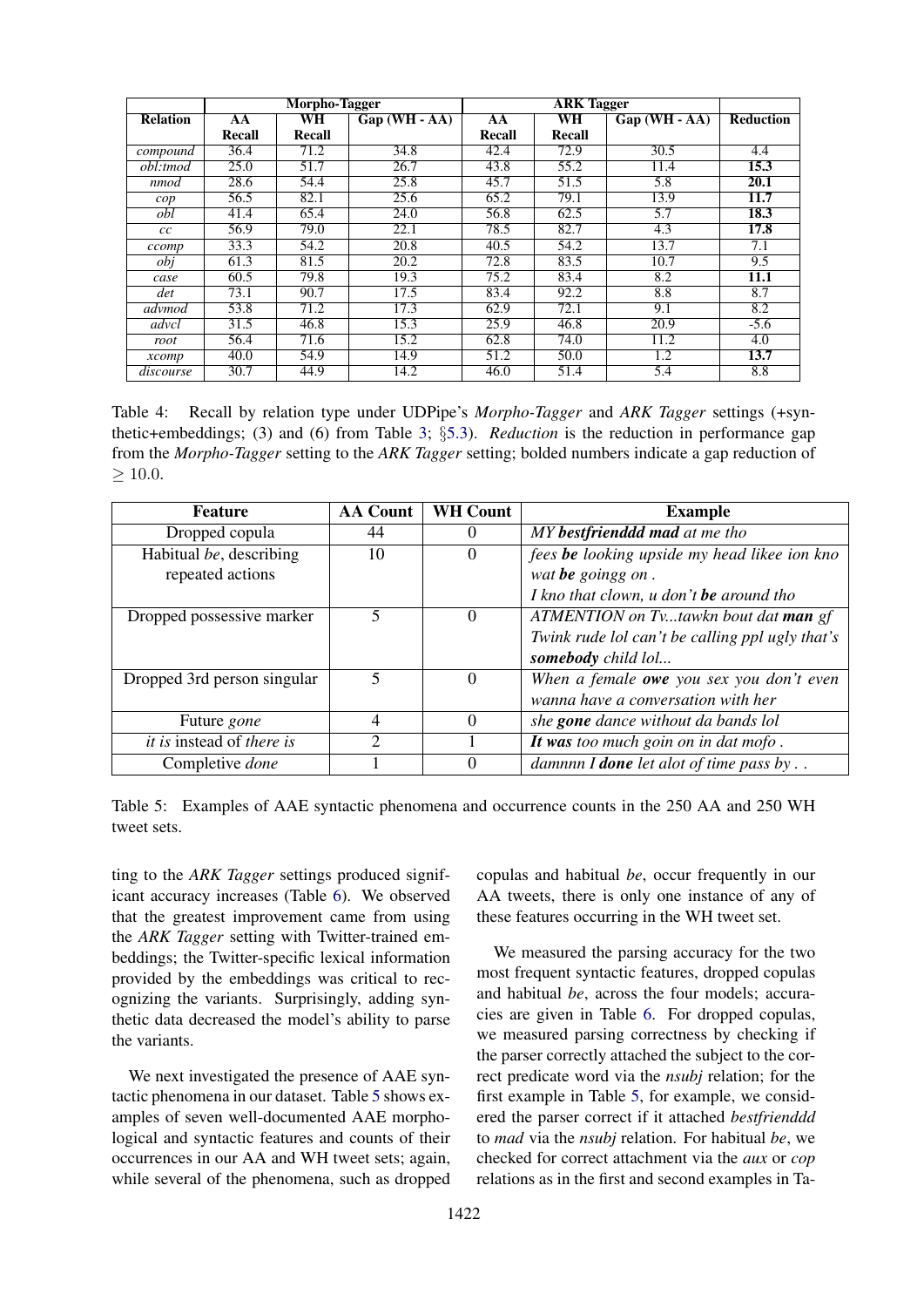| <b>AAE</b> Feature      | Morpho-Tagger   | <b>ARK Tagger</b><br><b>ARK Tagger</b> |                   | <b>ARK Tagger</b> |
|-------------------------|-----------------|----------------------------------------|-------------------|-------------------|
|                         | <b>Baseline</b> | <b>Baseline</b>                        | with              | with Synthetic,   |
|                         |                 |                                        | <b>Embeddings</b> | <b>Embeddings</b> |
| <b>Lexical Variants</b> | 16.3(13/80)     | 61.3(49/80)                            | 63.8 (51/80)      | 57.5 (46/80)      |
| $(\S3.1)$               |                 |                                        |                   |                   |
| Dropped copula          | 54.5 (24/44)    | 70.5 (31/44)                           | 61.4(27/44)       | 68.2 (30/44)      |
| Habitual be             | 50.0(5/10)      | 80.0(8/10)                             | 90.0(9/10)        | 90.0(9/10)        |

<span id="page-8-6"></span>Table 6: Parsing accuracies of syntactic and lexical variations across four UDPipe models (see §[5.4\)](#page-6-0).

## ble [5,](#page-7-1) respectively.

As before, we observed significant increases in accuracy moving from the *Morpho-Tagger* to the *ARK Tagger* settings. However, neither adding embeddings nor synthetic data appeared to significantly increase accuracy for these features. From manual inspection, most of the dropped copulas errors appear to arise either from challenging questions (e.g. *ATMENTION what yo number ?*) or from mis-identification of the word to which to attach the subject (e.g. *He claim he in love llh*, where *he* was attached to *llh* rather than to *love*).

# 6 Conclusion

While current neural dependency parsers are highly accurate on MAE, our analyses suggest that AAE text presents considerable challenges due to lexical and syntactic features which diverge systematically from MAE. While the cross-domain strategies we presented can greatly increase accurate parsing of these features, narrowing the performance gap between AAE- and MAE-like tweets, much work remains to be done for accurate parsing of even linguistically well-documented features.

It remains an open question whether it is better to use a model with a smaller accuracy disparity (e.g. UDPipe), or a model with higher average accuracy, but a worse disparity (e.g. Deep Biaffine). The emerging literature on fairness in algorithms suggests interesting further challenges; for example, [Kleinberg et al.](#page-9-23) [\(2017\)](#page-9-23) and [Corbett-](#page-8-7)[Davies et al.](#page-8-7) [\(2017\)](#page-8-7) argue that as various commonly applied notions of fairness are mutually incompatible, algorithm designers must grapple with such trade-offs. Regardless, the modeling decision should be made in light of the application of interest; for example, applications like opinion analysis and information retrieval may benefit from equal (and possibly weaker) performance between groups, so that concepts or opinions in-

ferred from groups of authors (e.g. AAE speakers) are not under-counted or under-represented in results returned to a user or analyst.

## Acknowledgments

We thank the anonymous reviewers for their helpful comments. This work was supported by a Google Faculty Research Award, and a National Science Foundation Graduate Research Fellowship (No. 1451512).

#### References

- <span id="page-8-0"></span>Su Lin Blodgett, Lisa Green, and Brendan O'Connor. 2016. Demographic dialectal variation in social media: A case study of African-American English. *Proceedings of EMNLP*.
- <span id="page-8-1"></span>Su Lin Blodgett and Brendan O'Connor. 2017. Racial disparity in natural language processing: A case study of social media African-American English. *arXiv preprint arXiv:1707.00061; presented at Fairness, Accountability, and Transparency in Machine Learning (FAT/ML) workshop at KDD 2017*.
- <span id="page-8-3"></span>David Chiang, Mona Diab, Nizar Habash, Owen Rambow, and Safiullah Shareef. 2006. Parsing Arabic dialects. In *Proceedings of EACL*.
- <span id="page-8-7"></span>Sam Corbett-Davies, Emma Pierson, Avi Feller, Sharad Goel, and Aziz Huq. 2017. Algorithmic decision making and the cost of fairness. In *Proceedings of the KDD*. ACM.
- <span id="page-8-2"></span>Joachim Daiber and Rob van der Goot. 2016. The denoised web treebank: Evaluating dependency parsing under noisy input conditions. In *Proceedings of LREC*.
- <span id="page-8-5"></span>Leon Derczynski, Alan Ritter, Sam Clark, and Kalina Bontcheva. 2013. Twitter part-of-speech tagging for all: Overcoming sparse and noisy data. In *Recent Advances in Natural Language Processing*, pages 198–206.
- <span id="page-8-4"></span>Timothy Dozat and Christopher D Manning. 2016. Deep biaffine attention for neural dependency parsing. *Proceedings of ICLR*.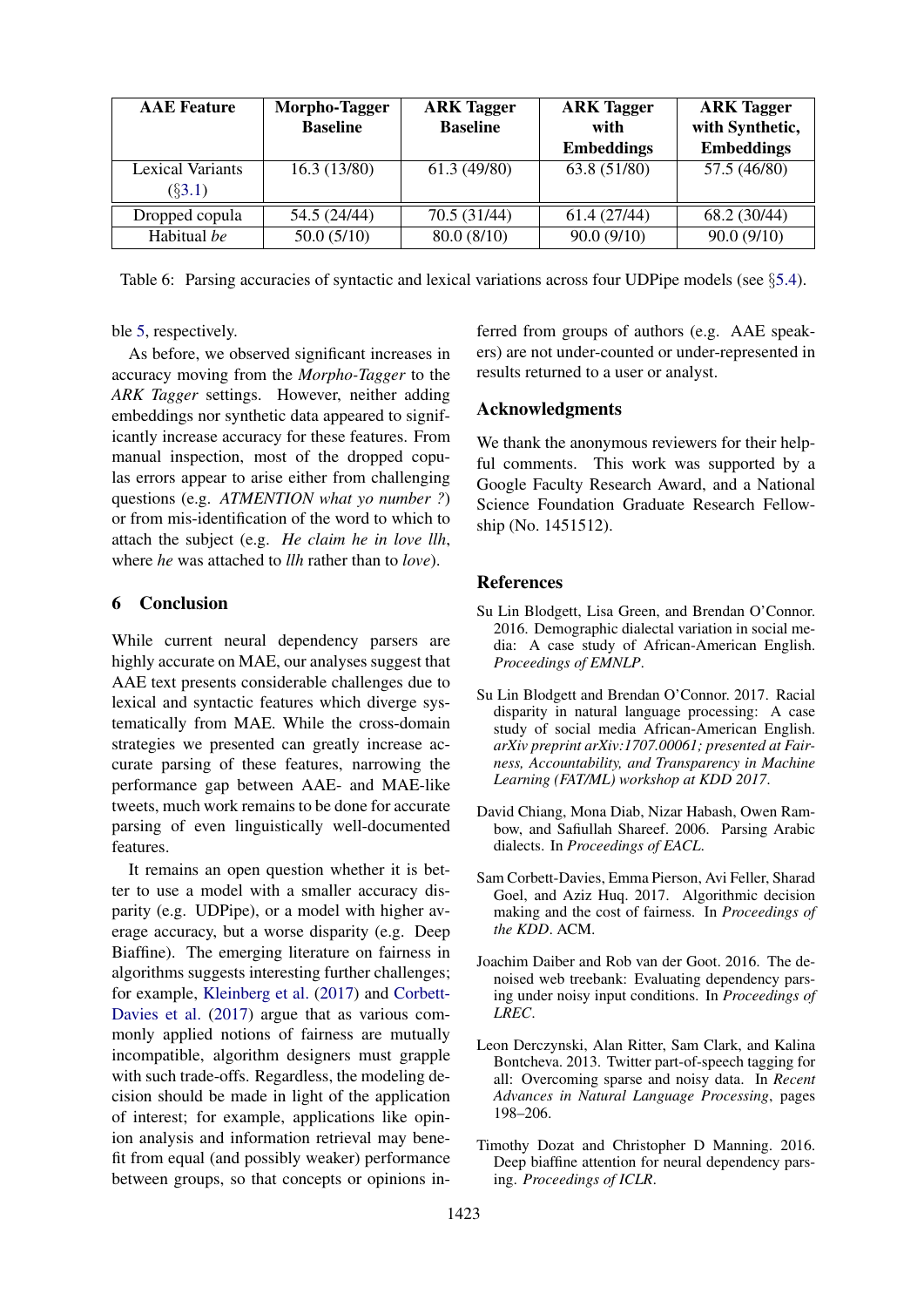- <span id="page-9-21"></span>Timothy Dozat, Peng Qi, and Christopher D. Manning. 2017. Stanford's graph-based neural dependency parser at the CoNLL 2017 shared task. In *Proceedings of the CoNLL 2017 Shared Task: Multilingual Parsing from Raw Text to Universal Dependencies*.
- <span id="page-9-0"></span>Jacob Eisenstein. 2013. What to do about bad language on the internet. In *HLT-NAACL*, pages 359–369.
- <span id="page-9-7"></span>Jennifer Foster, Özlem Cetinoglu, Joachim Wagner, Joseph Le Roux, Stephen Hogan, Joakim Nivre, Deirdre Hogan, and Josef Van Genabith. 2011. # hardtoparse: Pos tagging and parsing the twitterverse. In *AAAI 2011 Workshop on Analyzing Microtext*.
- <span id="page-9-14"></span>Rob van der Goot and Gertjan van Noord. 2017. Parser adaptation for social media by integrating normalization. In *Proceedings of ACL*.
- <span id="page-9-17"></span>Lisa Green, Toya A Wyatt, and Qiuana Lopez. 2007. Event arguments and 'be' in child African American English. *University of Pennsylvania Working Papers in Linguistics*, 13(2):8.
- <span id="page-9-1"></span>Lisa J Green. 2002. *African American English: A linguistic introduction*. Cambridge University Press.
- <span id="page-9-15"></span>Spence Green and Christopher D Manning. 2010. Better arabic parsing: Baselines, evaluations, and analysis. In *Proceedings of COLING*. ACL.
- <span id="page-9-3"></span>Taylor Jones. 2015. Toward a description of African American Vernacular English dialect regions using "Black Twitter". *American Speech*, 90(4).
- <span id="page-9-4"></span>Anna Jørgensen, Dirk Hovy, and Anders Søgaard. 2016. Learning a pos tagger for aave-like language. In *Proceedings of NAACL*. Association for Computational Linguistics.
- <span id="page-9-5"></span>David Jurgens, Yulia Tsvetkov, and Dan Jurafsky. 2017. Incorporating dialectal variability for socially equitable language identification. In *Proceedings of ACL*.
- <span id="page-9-12"></span>Mohammad Khan, Markus Dickinson, and Sandra Kübler. 2013. Towards domain adaptation for parsing web data. In *RANLP*.
- <span id="page-9-23"></span>Jon Kleinberg, Sendhil Mullainathan, and Manish Raghavan. 2017. Inherent trade-offs in the fair determination of risk scores. *Proceedings of ITCS*.
- <span id="page-9-9"></span>Lingpeng Kong, Nathan Schneider, Swabha Swayamdipta, Archna Bhatia, Chris Dyer, and Noah A. Smith. 2014. [A dependency parser for](http://www.aclweb.org/anthology/D14-1108) [tweets.](http://www.aclweb.org/anthology/D14-1108) In *Proceedings of the 2014 Conference on Empirical Methods in Natural Language Processing (EMNLP)*, pages 1001–1012, Doha, Qatar. Association for Computational Linguistics.
- <span id="page-9-11"></span>Yijia Liu, Yi Zhu, Wanxiang Che, Bing Qin, Nathan Schneider, and Noah A Smith. 2018. Parsing tweets into universal dependencies. *Proceedings of NAACL*.
- <span id="page-9-22"></span>Tomas Mikolov, Kai Chen, Greg Corrado, and Jeffrey Dean. 2013. Efficient estimation of word representations in vector space. *arXiv preprint arXiv:1301.3781*.
- <span id="page-9-13"></span>Alexis Nasr, Geraldine Damnati, Aleksandra Guerraz, and Frederic Bechet. 2016. Syntactic parsing of chat language in contact center conversation corpus. In *Annual SIGdial Meeting on Discourse and Dialogue*.
- <span id="page-9-6"></span>Joakim Nivre, Marie-Catherine de Marneffe, Filip Ginter, Yoav Goldberg, Jan Hajic, Christopher D Manning, Ryan McDonald, Slav Petrov, Sampo Pyysalo, Natalia Silveira, Reut Tsarfaty, and Daniel Zeman. 2016. Universal Dependencies v1: A multilingual treebank collection. In *Proceedings of the 10th International Conference on Language Resources and Evaluation (LREC 2016)*.
- <span id="page-9-19"></span>Brendan O'Connor, Michel Krieger, and David Ahn. 2010. TweetMotif: Exploratory search and topic summarization for Twitter. In *Proceedings of the International AAAI Conference on Weblogs and Social Media*.
- <span id="page-9-18"></span>Olutobi Owoputi, Brendan O'Connor, Chris Dyer, Kevin Gimpel, Nathan Schneider, and Noah A. Smith. 2013. Improved part-of-speech tagging for online conversational text with word clusters. In *Proceedings of NAACL*.
- <span id="page-9-8"></span>Manuela Sanguinetti, Cristina Bosco, Alessandro Mazzei, Alberto Lavelli, and Fabio Tamburini. 2017. Annotating Italian social media texts in universal dependencies. In *Proceedings of Depling 2017*.
- <span id="page-9-16"></span>Yves Scherrer. 2011. Syntactic transformations for Swiss German dialects. In *Proceedings of the First Workshop on Algorithms and Resources for Modelling of Dialects and Language Varieties*. ACL.
- <span id="page-9-10"></span>Nathan Schneider, Brendan O'Connor, Naomi Saphra, David Bamman, Manaal Faruqui, Noah A. Smith, Chris Dyer, and Jason Baldridge. 2013. [A frame](http://www.aclweb.org/anthology/W13-2307)[work for \(under\)specifying dependency syntax with](http://www.aclweb.org/anthology/W13-2307)[out overloading annotators.](http://www.aclweb.org/anthology/W13-2307) In *Proceedings of the 7th Linguistic Annotation Workshop and Interoperability with Discourse*, pages 51–60, Sofia, Bulgaria. Association for Computational Linguistics.
- <span id="page-9-2"></span>Ian Stewart. 2014. [Now we stronger than ever:](http://www.aclweb.org/anthology/E14-3004) [African-american english syntax in twitter.](http://www.aclweb.org/anthology/E14-3004) In *Proceedings of the Student Research Workshop at the 14th Conference of the European Chapter of the Association for Computational Linguistics*, pages 31– 37, Gothenburg, Sweden. Association for Computational Linguistics.
- <span id="page-9-20"></span>Milan Straka, Jan Hajic, and Jana Straková. 2016. Udpipe: Trainable pipeline for processing conll-u files performing tokenization, morphological analysis, pos tagging and parsing. In *Proceedings of LREC*.